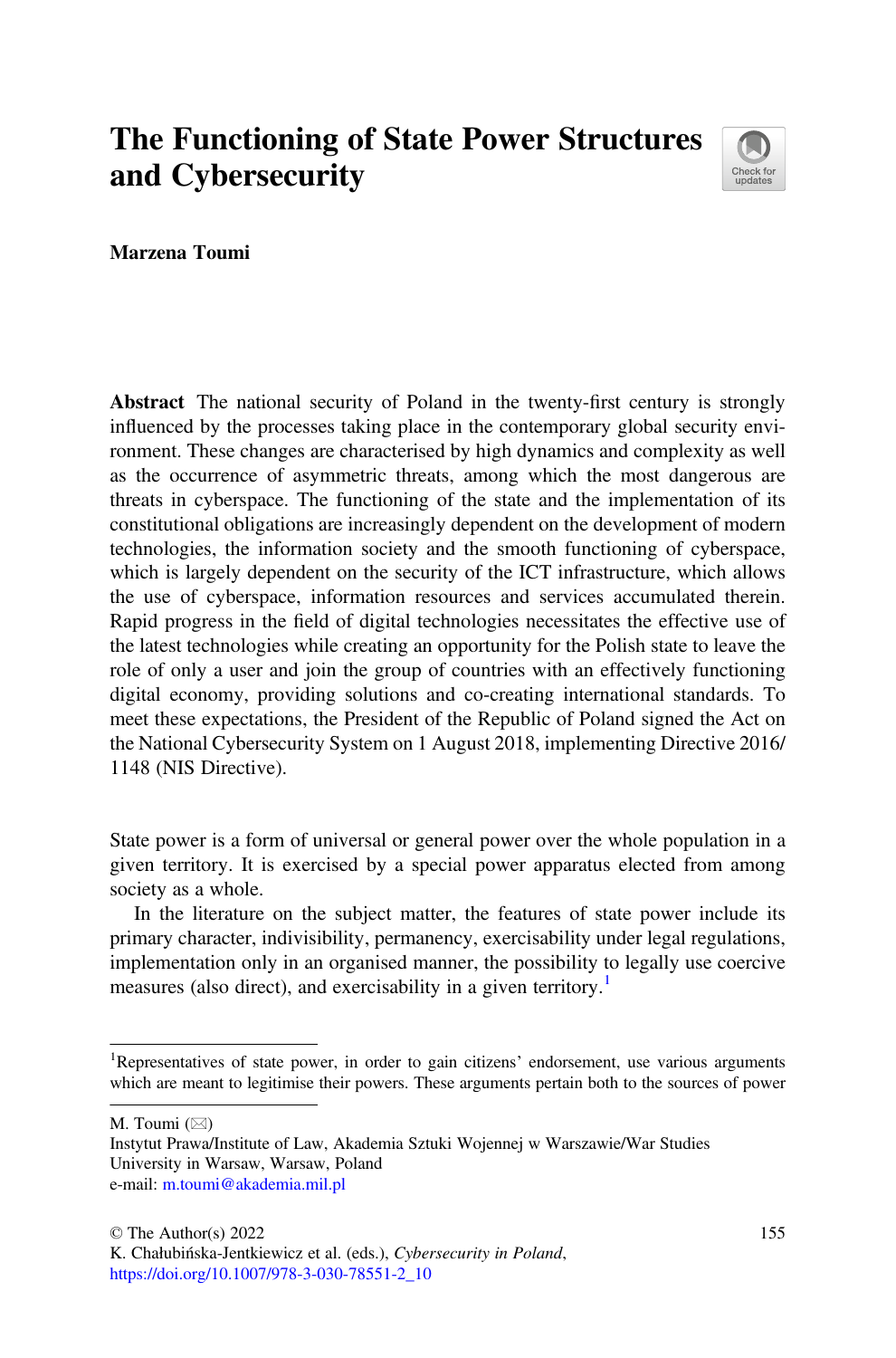State authority in a democratic system has a collective character, as it comprises both direct state authority and social (ultimate) authority.

Direct authority is composed of the political personnel of state bodies and public servants (bureaucracy). The managing bodies of a state organisation, political parties, interest groups, and mass media, constitute the power elite. Direct state authority ensures both internal and external security, protects socio-economic relations, and creates the conditions conducive to self-assembly, e.g. through social governance. Social authority is exercised by the nation, i.e. all citizens who participate in electing the political leadership and influencing its rule.

State authority can, therefore, be said to jointly cover the power elite and the nation. There is no single sovereign entity which would finally and ultimately decide on the ways state power should be exercised (the rule of the people exercised by the elites they elect).

The major powers vested in state authority include legislative powers, i.e. the powers to enact universally binding legal regulations under the Constitution, i.e. without violating any constitutional civic rights and freedoms; to take measures to amend the obligations arising from already enacted regulations (administrative decisions made by the government, general administration, and specialised services); and to impose sanctions on those infringing the legal regulations (via the judiciary and direct coercion bodies, such as the army, the police, and the prison service).

The bodies vested with decision-making powers constitute the state power apparatus, i.e. a system of state bodies, interrelated in terms of organisation, along with offices and institutions which serve the central decision-making authority (e.g. the government) in implementing current state policies.<sup>2</sup>

State power should fulfil the following four core functions: integrative, distributional, security-making, and structure-building. This article focuses, in particular, on the third function.

One of the duties of state power is, therefore, to create a "security umbrella", to protect those who fall within the impact of the state's decision-makers and

<sup>(</sup>legal power) and also, increasingly, to the ways in which it is exercised (efficient and competent) as well as to the consequences of their actions (successful, meeting social needs), cf. Kuciński ([2008\)](#page-13-0), p. 113.

<sup>&</sup>lt;sup>2</sup>The state apparatus includes (1) legislative bodies (the Sejm and the Senate) (2) executive bodies (the President and the Council of Ministers), which are entrusted with performing state duties aimed at implementing the Law. government administration authorities are also endowed with executive power. The National Broadcasting Council, whose powers are provided for in the Constitution of the Republic of Poland, is also an executive body, and has the right to issue regulations. In the Election Code, the National Electoral Commission was appointed as the sui generis executive body (although its powers are not provided for in the Constitution of the Republic of Poland, and it does not have the right to issue regulations, it may issue instructions binding on lower-level electoral bodies) (3) coercion bodies (e.g. the police, the army)—a group of state bodies whose aim is to ensure the implementation of the Law. They are in charge of maintaining public order, as well as of ensuring the external and internal security of the country (4) judicial bodies—the Supreme Court, common courts, military courts, and administrative courts (5) inspection bodies (e.g. the Supreme Chamber of Control) which supervise compliance with the Law.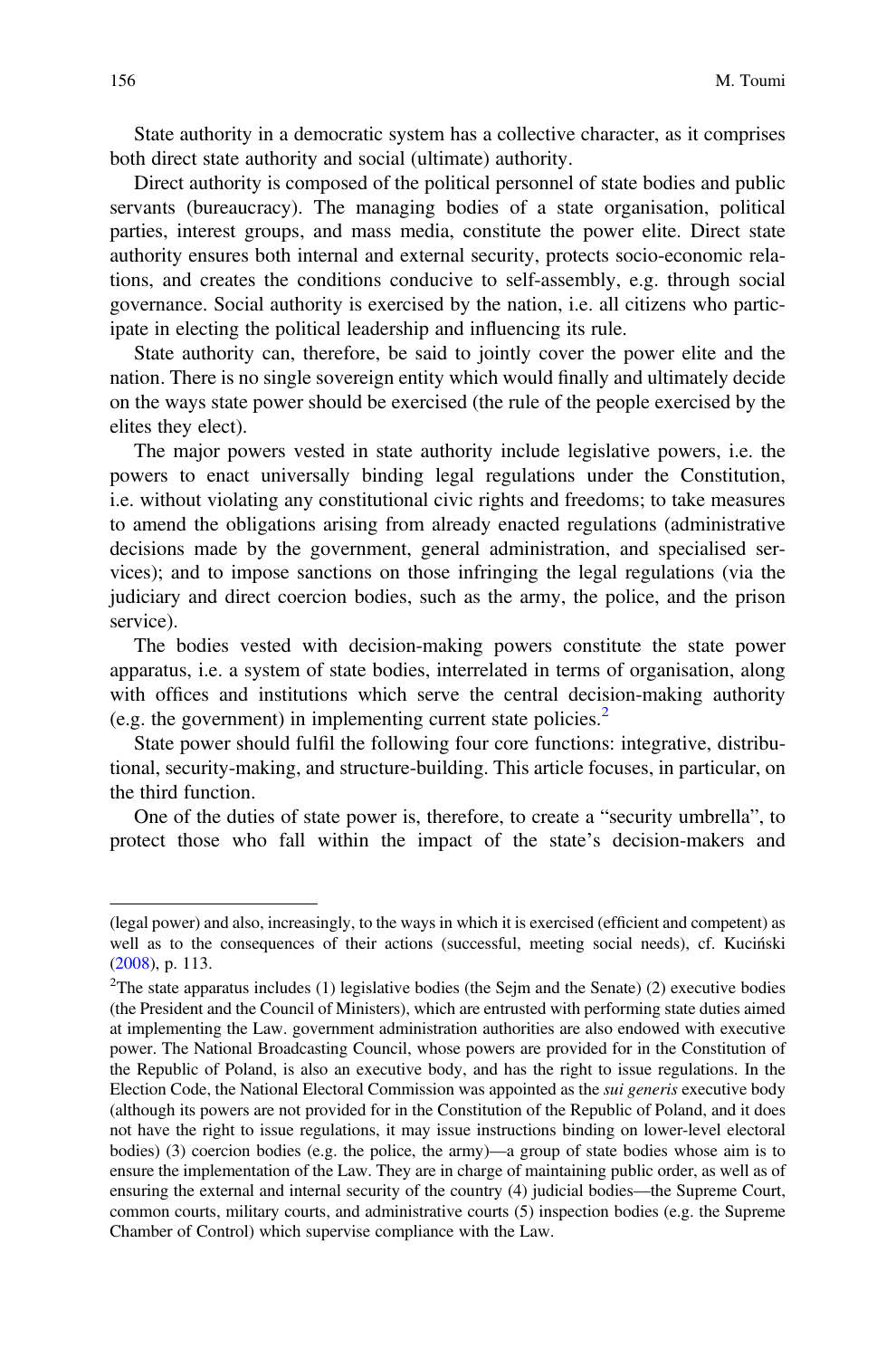authorities. The latter fulfil their security functions by employing various decisionmaking tools, and with a considerable use of legal instruments.<sup>3</sup>

The national security system is understood as the entirety of resources, means, and forces (entities) earmarked by the state for the performance of tasks in the field of security, organised (into subsystems and components), maintained and prepared in a manner capable of fulfilling the purpose of performing such tasks.<sup>4</sup> The objective of the National Security Strategy is to counteract emerging threats to the survival of both the nation and the state, to territorial integrity, to political independence and sovereignty, to the efficient functioning of state institutions, and to socio-economic development. It covers elements of both external and internal security, oriented towards ensuring nationwide security in combination with the socio-economic development of the country.<sup>5</sup>

The national security system comprises all the bodies and institutions constituting legislative, executive, and judicial powers, which are in charge of ensuring security in the light of the Constitution of the Republic of Poland and other relevant acts. These include Parliament, the President of the Republic of Poland, the President of the Council of Ministers, the Council of Ministers, central government administration authorities, and other central state bodies and public institutions. The armed forces, as well as government services and institutions, also form crucial elements in the national security system. They are obliged to prevent and counteract external threats, to ensure public security, to conduct rescue operations, and to protect people and property in extraordinary situations. In addition, the system covers local government authorities and other legal entities, including entrepreneurs who form the industrial defence potential, and implement duties in the field of national defence.

The national security system consists of the national security control subsystem, and several executive subsystems. The control subsystem is formed by public authorities and managers of organisational units implementing duties related to national security, and command authorities of the Armed Forces of the Republic of Poland. Executive subsystems are the means and forces earmarked for the Ministers leading government administration departments, central-government administration authorities, province governors (voivodes), local government authorities, and other public institutions and entities responsible for implementing duties in the field of national security as arising from the applicable  $Acts.6$ 

Processes occurring in the contemporary global security environment have a material impact on the national security of Poland in the twenty-first century. These are characterised by powerful dynamics and complexity of changes, and by the emergence of asymmetric threats, the most serious including terrorism, the

<sup>&</sup>lt;sup>3</sup> Kuciński ([2008\)](#page-13-0), pp. 108-109.

 $4$ The White Book on the National Security of the Republic of Poland, Warsaw 2013, p. 36.

<sup>&</sup>lt;sup>5</sup>The Strategy of the Development of the National Security System of the Republic of Poland 2022 (2013), adopted by way of Resolution No. 67 of the Council of Ministers of 9 April 2013, Journal Monitor Polski 2013, item 377.

<sup>6</sup> Dubiel [\(2018](#page-13-0)), Accessed on 20 September 2020.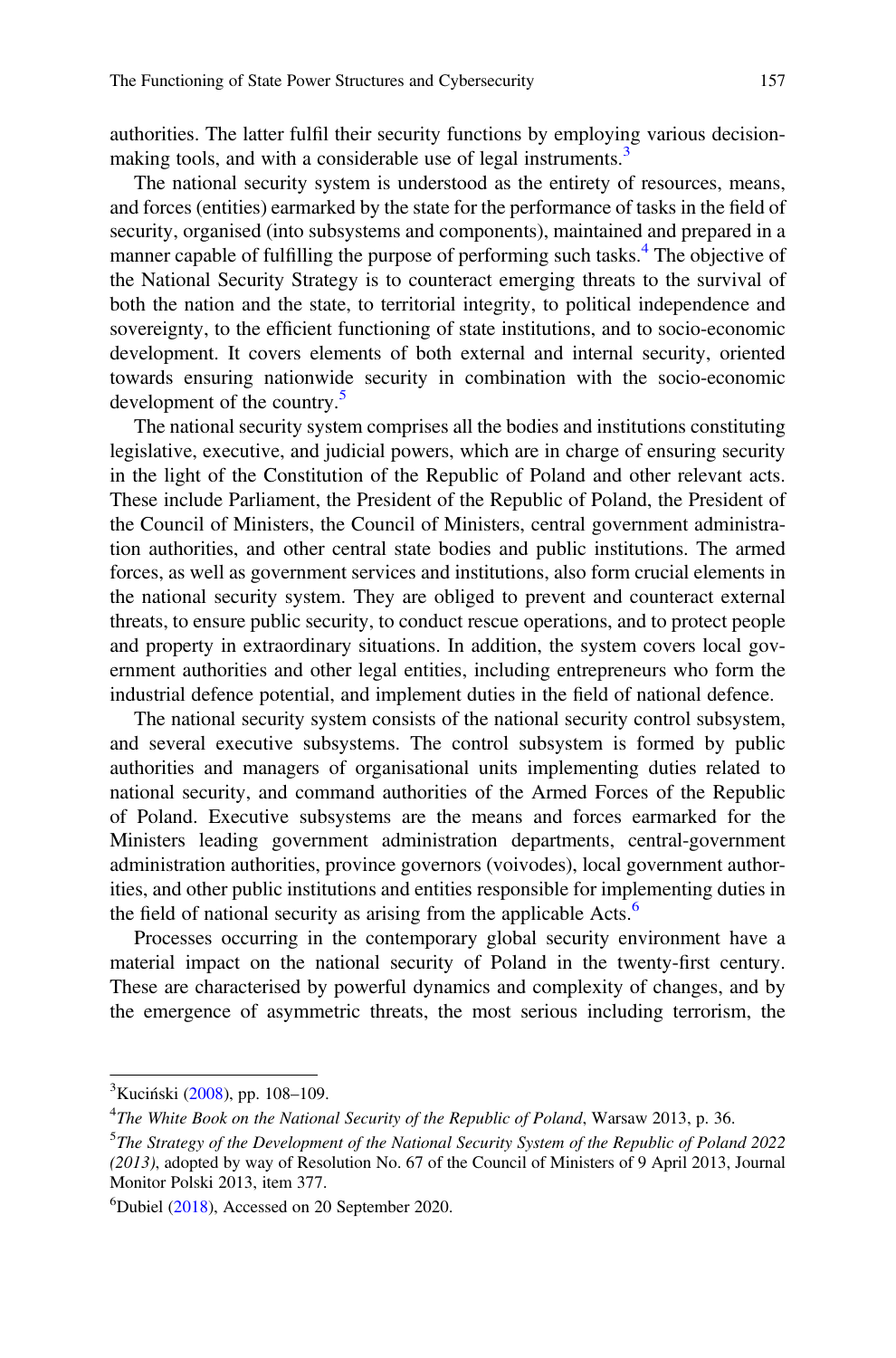proliferation of weapons of mass destruction and the means of their delivery, international organised crime, and threats in cyberspace.<sup>7</sup> The functioning of the state and the performance of its constitutional duties increasingly depends on the development of modern technologies, the information society, and the uninterrupted functioning of cyberspace. The last of these, in turn, is largely dependent on the security of the communications infrastructure which facilitates the use of cyberspace, and of information resources and services which function within it.

Cyberspace is understood as "a space for the processing and exchange of information created by information and communication systems," as defined in Article 3 (3) of the Act of 17 February 2005 on the Computerisation of the Operations of Entities Performing Public Tasks,  $8$  "including the links between them and their relations with users." Virtual space also tends to be increasingly treated as the territory of a given country. The cyberspace of the Republic of Poland is the cyberspace within the territory of Poland and outside, and basically covers any places where representatives of the Republic of Poland operate (e.g. diplomatic posts or military contingents).<sup>9</sup>

In the contemporary world, cyberspace is a major channel of information exchange, and the issues of electronic data transfer are increasingly pertinent to public institutions.<sup>10</sup> This is due to the progressing digitisation of offices and public institutions, as a result of which the computerisation of office infrastructures is triggering the growing use of information technologies in the electronic collecting, processing, and transferring of confidential information between entities in the national economy. This also involves the computerisation of the processes utilising the resources of the personal data of the customers served by these economic entities, and of citizens' data available to offices and public institutions.<sup>11</sup>

As part of the state's digitisation process, such technologies are used by public institutions (government and local government administration institutions, as well as legislative, executive, and judicial bodies), specialised services (e.g. the police, the emergency services, and the fire service), and media, banking, and finance institutions as part of their service portfolios, transport (by air and rail), and energy and

 $^{7}$ The Strategy .... (2013), p. 4.

<sup>&</sup>lt;sup>8</sup> Act of 17 February 2005 on the Computerisation of the Operations of Entities Performing Public Tasks, consolidated text Polish Journal of Laws of 2020, item 346, as amended.

 $^{9}$ The Cyberspace Protection Policy of the Republic of Poland, a document adopted by the Ministry of Administration and Digitisation and the Internal Security Agency (2013), Warsaw, p. 5. Such a definition of the cyberspace of the Republic of Poland does not cover the storage and processing of information, e.g., in a cloud, which is not necessarily located within the Polish territory. This provision is exclusive of new technologies, e.g. data storage in Azure, AWS (cf. The Cyberspace Protection Policy of the Republic of Poland (departmental comments by ISSA Poland) in: [http://](http://mac.gov.pl/wp-content/uploads/2012/09/polityka-CBR-stan-na-18-09-2012-konsultacje-resortowe-.pdf) [mac.gov.pl/wp-content/uploads/2012/09/polityka-CBR-stan-na-18-09-2012-konsultacje](http://mac.gov.pl/wp-content/uploads/2012/09/polityka-CBR-stan-na-18-09-2012-konsultacje-resortowe-.pdf)[resortowe-.pdf,](http://mac.gov.pl/wp-content/uploads/2012/09/polityka-CBR-stan-na-18-09-2012-konsultacje-resortowe-.pdf) accessed on 10 October 2020.

<sup>10</sup>Borkowski ([2013](#page-13-0)), pp. 112–134.

 $11$ Gołębiowska ([2015\)](#page-13-0), p. 29.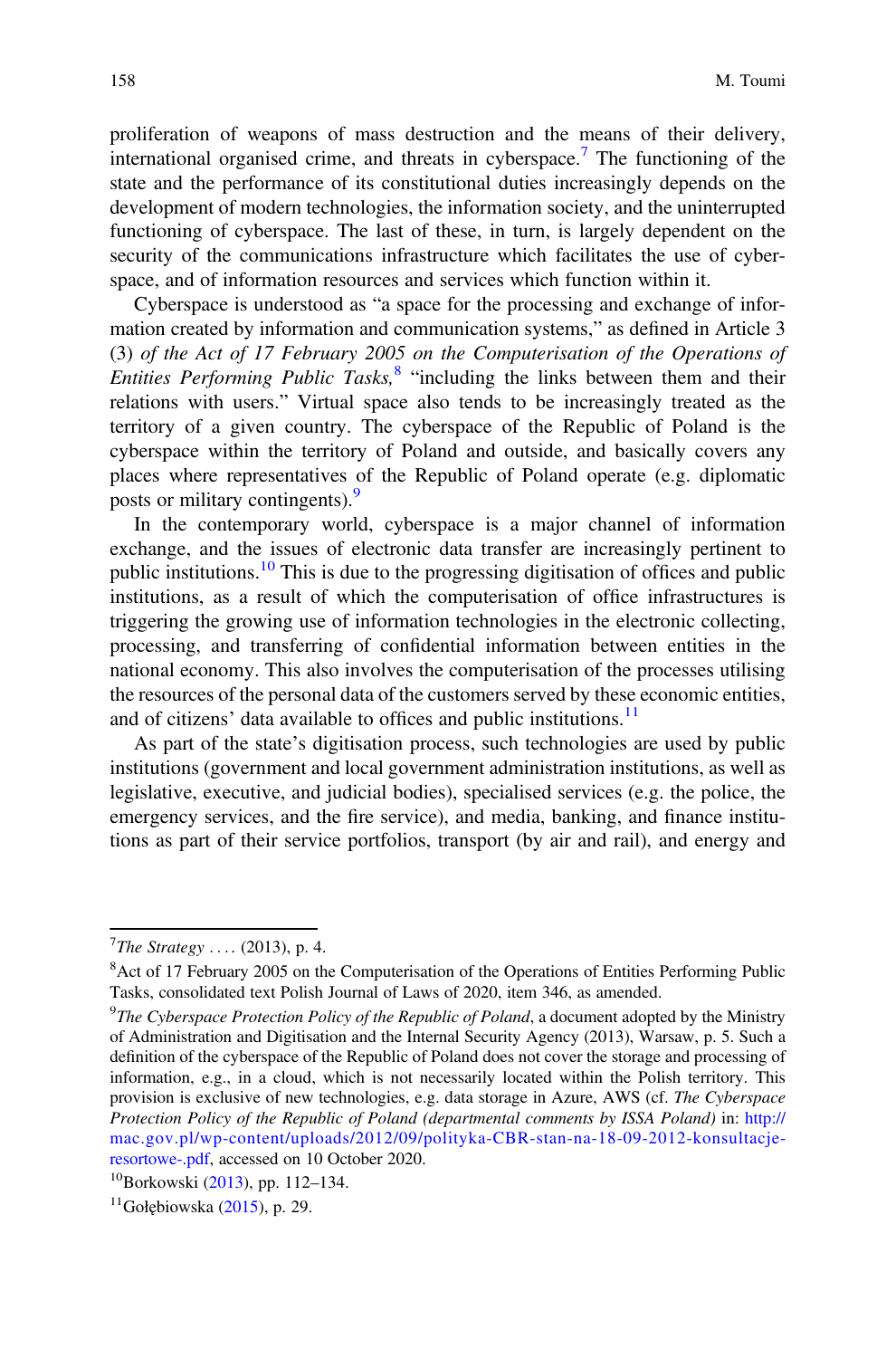water supply networks.<sup>12</sup> Most of these fields form part of the so-called critical infrastructure, which is understood as a network of interrelated systems enabling public, economic, and social institutions to fulfil their basic duties, such as maintaining security and public order, and rendering core social services.<sup>13</sup>

The use of e-government<sup>14</sup> brings numerous benefits both for the administration system itself, such as improved communication (both internal and external), and increased operational transparency, which results, inter alia, from services standardisation and procedures automation (eliminating the human factor), and for individual citizens and society—a faster and more efficient handling of official matters increases customer satisfaction and contributes to building a positive image of public administration. E-government provides employees with easier access to information and facilitates information exchange, both within a unit (a given office) and between various units. It also makes it quicker to gather (in one place) voluminous information regarding an entity (e.g. its public-law obligations; tax arrears or no tax arrears; payments of premiums to the Social Insurance Institution, etc.), which then facilitates prompt verification of the information (data) submitted to the institution, and, in consequence, the prompt detection of irregularities, and, where necessary, the instituting of explanatory proceedings.<sup>15</sup>

In compliance with the provisions included in the government's strategic document *The Strategy for Responsible Development*, adopted by the Council of Ministers in 2017, e-government was seen as a factor determining a well-functioning state.<sup>16</sup> The use of digital technologies is a key element in ensuring the transparency and effectiveness of tasks implemented by public administration.<sup>17</sup> Despite all its benefits, digitisation also involves the risk of a much greater susceptibility to attacks launched by cybercriminals, $18$  who can include both criminal groups operating for profit-oriented or terrorist motives and groups led by foreign states. Such activities are aimed at obtaining information, effecting political or economic destabilisation, or

 $12$ Suchorzewska [\(2010](#page-13-0)), pp. 318–338.

 $13$ Dawidziak et al. ([2009\)](#page-13-0), pp. 55–56.

<sup>&</sup>lt;sup>14</sup>The term *e-government*, i.e. electronic public administration, describes a system (and, more specifically, an organisational, legal, institutional, and computer system) which makes it possible to handle administrative matters electronically, Ejdys ([2018\)](#page-13-0), p. 5.

According to the European Commission, e-government stands for the use of IT tools and systems in order to provide better-quality public services for citizens and enterprises, Glossary of the European Commission [https://ec.europa.eu/digital-single-market/en/glossary#letter\\_e](https://ec.europa.eu/digital-single-market/en/glossary#letter_e), accessed on 14. September 2020.

<sup>&</sup>lt;sup>15</sup>Mituś ([2013\)](#page-13-0). Sprawne i skuteczne funkcjonowanie e-administracji przynosi korzyści na trzech poziomach: ludności i podmiotów gospodarczych, organów administracji oraz społeczeństwa i gospodarki jako całości, cf. Lulkiewicz, E-administracja ([2013](#page-13-0)), p. 217.

 $16A$  Strategy for Responsible Development (2017), the Council of Ministers, Warsaw 2017, p. 226. <sup>17</sup>See: Śledziewska et al.  $(2016)$  $(2016)$ , pp. 119–130.

<sup>&</sup>lt;sup>18</sup> According to Interpol, cybercrime is currently a more-profitable activity than drug trafficking (with revenue from such activity in some countries exceeding 1% of GDP), cf. D. Bałut, K. Budek, Cyberbezpieczeństwo dla przedsiębiorców: Nowa era zagrożeń, [https://marketingibiznes.pl/it/](https://marketingibiznes.pl/it/cyberbezpieczenstwo/;) [cyberbezpieczenstwo/;](https://marketingibiznes.pl/it/cyberbezpieczenstwo/;) accessed on 9 September 2020.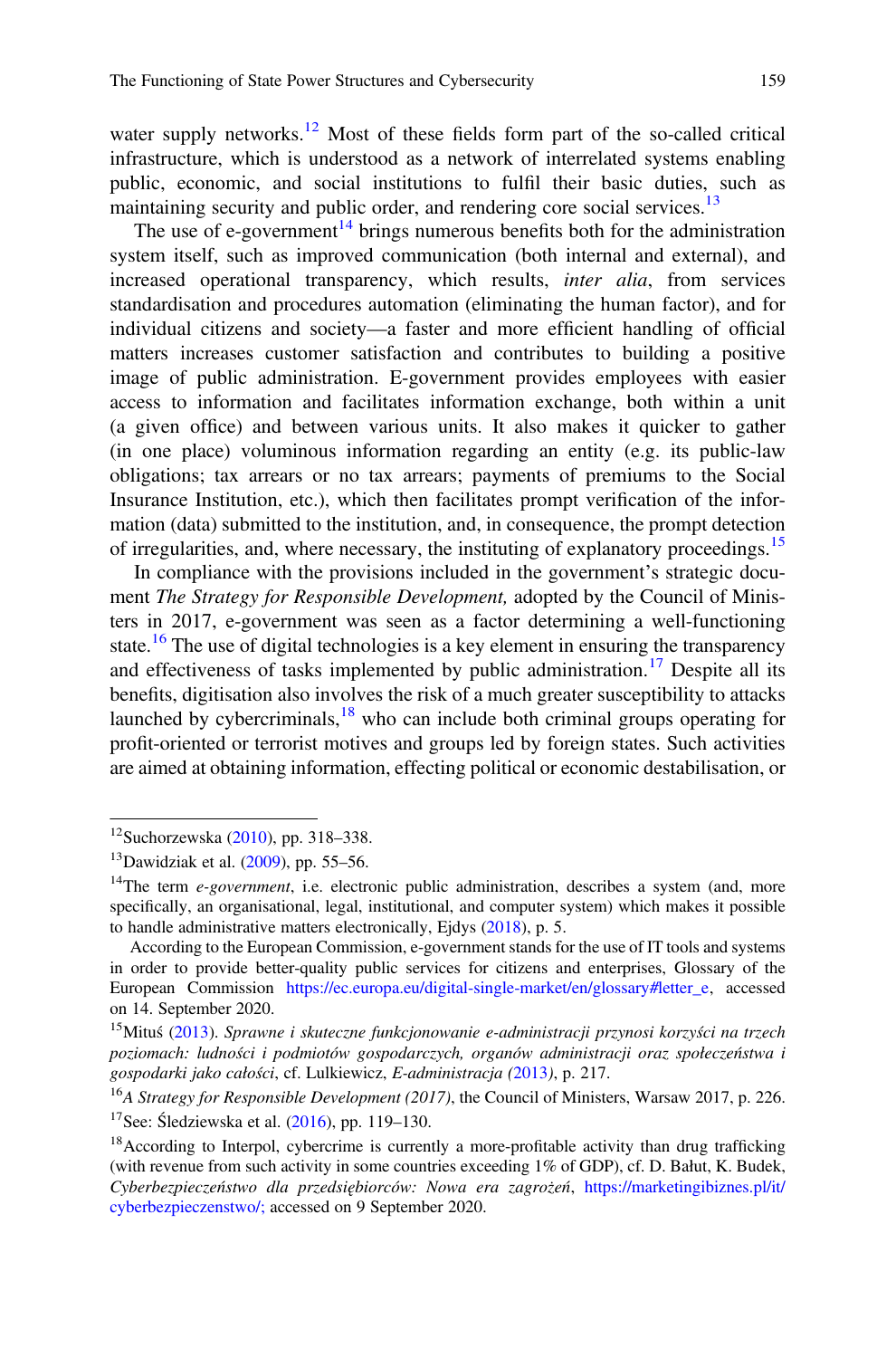causing social discontent.<sup>19</sup> Notably, any act of disturbing the functioning of cyberspace, whether global or local, affects economic security, the sense of security among citizens, the effective functioning of public-sector institutions, the course of production and service processes, and, in consequence, overall national security.20

Therefore, more intensified measures in the field of cybersecurity (i.e. ensuring the protection of the domain of information processing and of interactions within tele-information networks) are indispensable to responding to the growing threat from cybercriminals. $^{21}$  It is public administration's duty, in the age of information, to synchronise activities performed by entities operating within various sectors to manage complex networking sites, and to adapt its operational mode so as to be able to explore new technologies, as it is one of the major users of new tools and teleinformation technologies, and its functioning is based on the processing of information which forms the principal resource of administration, $22$  while information security issues are an element in the laws on national security.<sup>23</sup> For this reason, the public duties (viewed as legal obligations) oriented towards security in cyberspace are a significant aspect of the secure and efficient functioning of the state, and are implemented by way of cooperation between public services and entities in charge of cybersecurity, both at the national (the private sector and NGOs), and international, levels (NATO, the European Union, the UN and supranational associations). $^{24}$  Such cooperation plays a major role in the fight against the growing number of incidents being caused by illegal actions in cyberspace, which precipitate financial and image losses.

<sup>&</sup>lt;sup>19</sup>As e-Government primarily utilises websites as the domain for the exchange of information between administration bodies and citizens, these should meet basic security requirements, i.e. ensure adequate access, integrity and data confidentiality. Otherwise, information might become inaccessible, or might lose its integrity and confidentiality, as a result of impacts originating from various sources, e.g. targeted measures aimed at distributing *malware*, which performs actions on a computer without the consent or knowledge of its user, for the benefit of a third party; disguising oneself as a trustworthy entity, e.g. a renowned institution or person, with the aim of fraudulently obtaining sensitive information (phishing and pharming); cross-site scripting, which involves injecting a malicious code into a given website which takes the user to another website; SQL Injection, which involves criminals exploiting various vulnerabilities, e.g., in apps which allow access to personal data to be obtained by unauthorised persons; or ransomware, the purpose of which is to take over and encrypt a user's data, and then provide such data to the user on condition that "a ransom" is paid.

 $^{20}$ The Cybersecurity Strategy of the Republic of Poland for 2017–2022, Warsaw 2017, p. 4.

 $2<sup>1</sup>$ It should be a requirement for public administration to use only the type of electronic equipment which has obtained a special national security certificate. A major element in ensuring a so-called safe supply chain is to assess and certify products, with the establishing of a "national evaluation system" being considered a priority. Cyberbezpieczeństwo w Polsce: ochrona urządzeń końcowych przed cyberatakami. Analiza sytuacji i rekomendacje działań, A report prepared by Cyfrowa Polska, Warsaw 2019, pp. 10–11.

 $22$ Szczepaniuk [\(2016\)](#page-13-0), p. 26.

<sup>23</sup>Cf. Kamiński [\(2019b](#page-13-0)), pp. 57–76; Kamiński [\(2019a\)](#page-13-0), pp. 28–34.

 $^{24}$ Bączek [\(2016](#page-13-0)), p. 244.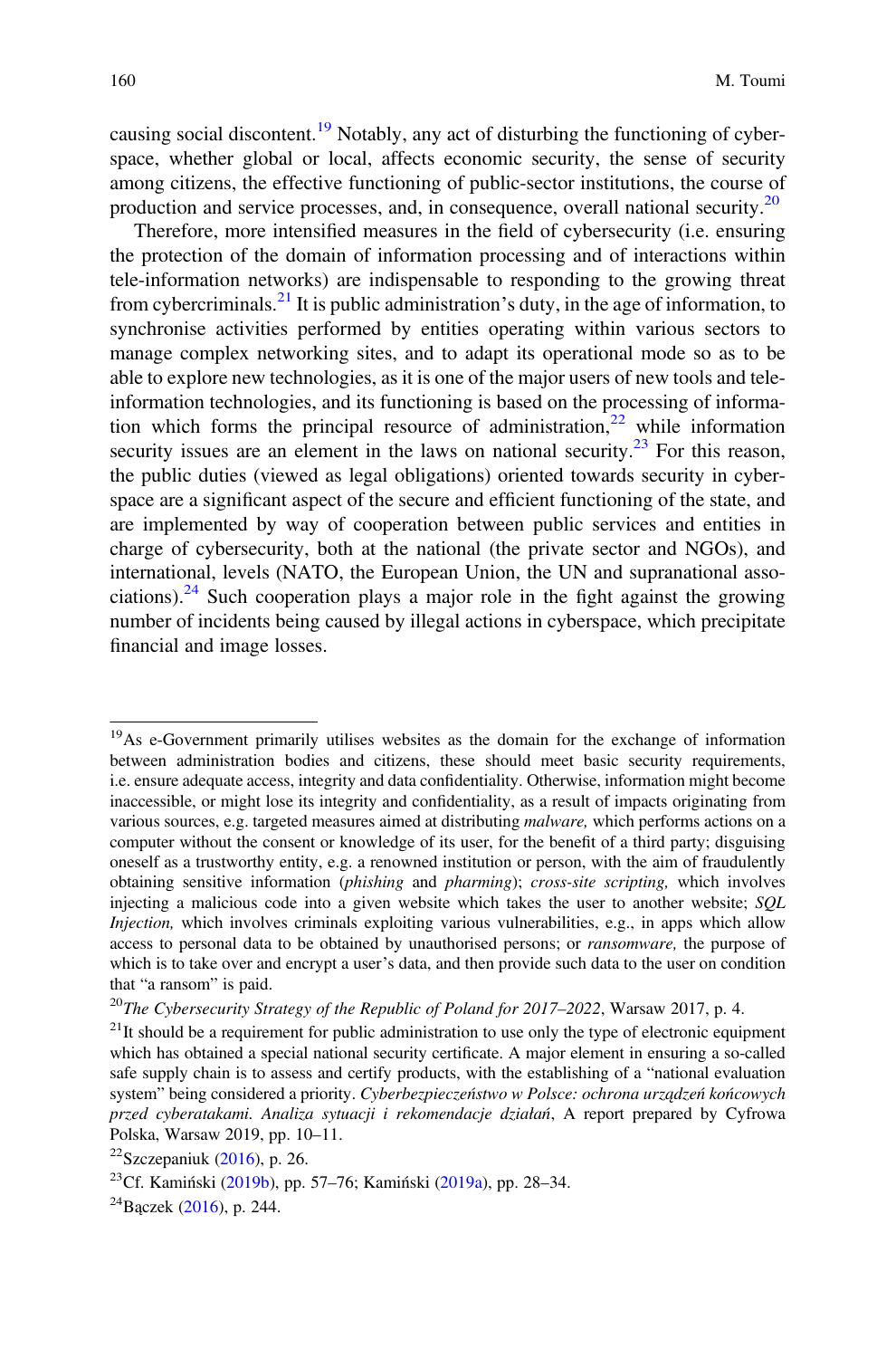In the Republic of Poland, duties in the field of cyberspace security are implemented by public authorities (legislative, executive, and judicial), and their subsidiary administrative authorities.<sup>25</sup> A significant role of the legislative authorities (the Sejm and the Senate) regarding cybersecurity is to develop legislation and to determine the principal directions of the state's activities.<sup>26</sup> The judicial authorities are entrusted with administering justice in criminal cases, which often involve generally understood national security, and its trans-sectoral domain, i.e. cyberspace security, which is subject to the regulations determining the rules of conduct.<sup>27</sup> The key role in this respect is ascribed to the executive power. The Council of Ministers leading the government's administration, by performing duties to foster the protection of cyberspace, fulfils its constitutional obligations, and bears the main responsibility for ensuring the appropriate level of security for cyberspace and the citizens who function within it. $^{28}$ 

On 1 August 2018, the President of the Republic of Poland signed the Act on the national cybersecurity system thus implementing within the Polish legal system the Directive of the European Parliament and of the Council (EU) concerning measures for a high common level of security of network and information systems across the Union (Directive  $2016/1148$ ).<sup>29</sup> The full implementation of NIS Directive also required adopting two regulations by the Council of Ministers, i.e. on serious incident thresholds, $30$  and on a list of essential services and significance thresholds for the consequences of incidents disrupting the provision of essential services.<sup>31</sup>

The national cybersecurity system so established is aimed at ensuring cybersecurity at the national level, including in particular the uninterrupted provision of essential services and digital services, by attaining a sufficiently high level of security of information and communication systems serving the purpose of providing such services, and by ensuring incidents handling. $32$ 

The system covers operators of essential services<sup>33</sup> (e.g. in the energy, transport, healthcare, and banking sectors), digital service providers, CSIRTs (Computer

<sup>&</sup>lt;sup>25</sup>Chałubińska-Jentkiewicz  $(2019)$  $(2019)$ , p. 360.

 $26$ Kitler ([2011\)](#page-13-0), pp. 76–77.

<sup>&</sup>lt;sup>27</sup>Chałubińska-Jentkiewicz ([2019\)](#page-13-0). pp. 360–361. See more: Radoniewicz [\(2016](#page-13-0)).

<sup>28</sup>Chałubińska-Jentkiewicz ([2019\)](#page-13-0), p. 353.

 $29$ Official Journal EU L 194/1.

 $30$ The Regulation of the Council of Ministers of 31 October 2018 on serious incidents thresholds (Polish Journal of Laws of 2018, item 2180).

 $31$ The Regulation of the Council of Ministers of 11 September 2018 on a list of essential services and significance thresholds of the consequences of incidents disrupting the provision of essential services (Polish Journal of Laws of 2018, item 1806).

<sup>&</sup>lt;sup>32</sup> Article 3 of NCSA.

<sup>&</sup>lt;sup>33</sup> Operators of essential services, and companies and institutions rendering services in one of the six critical areas, from the point of view of the national economy, i.e. energy, transport, banking, healthcare, potable water supply (and distribution), and the digital infrastructure.

An essential service is considered to be dependent on IT systems. Under Article 17 of the Act on the national cybersecurity system, a digital service provider (DSP) is a legal person or an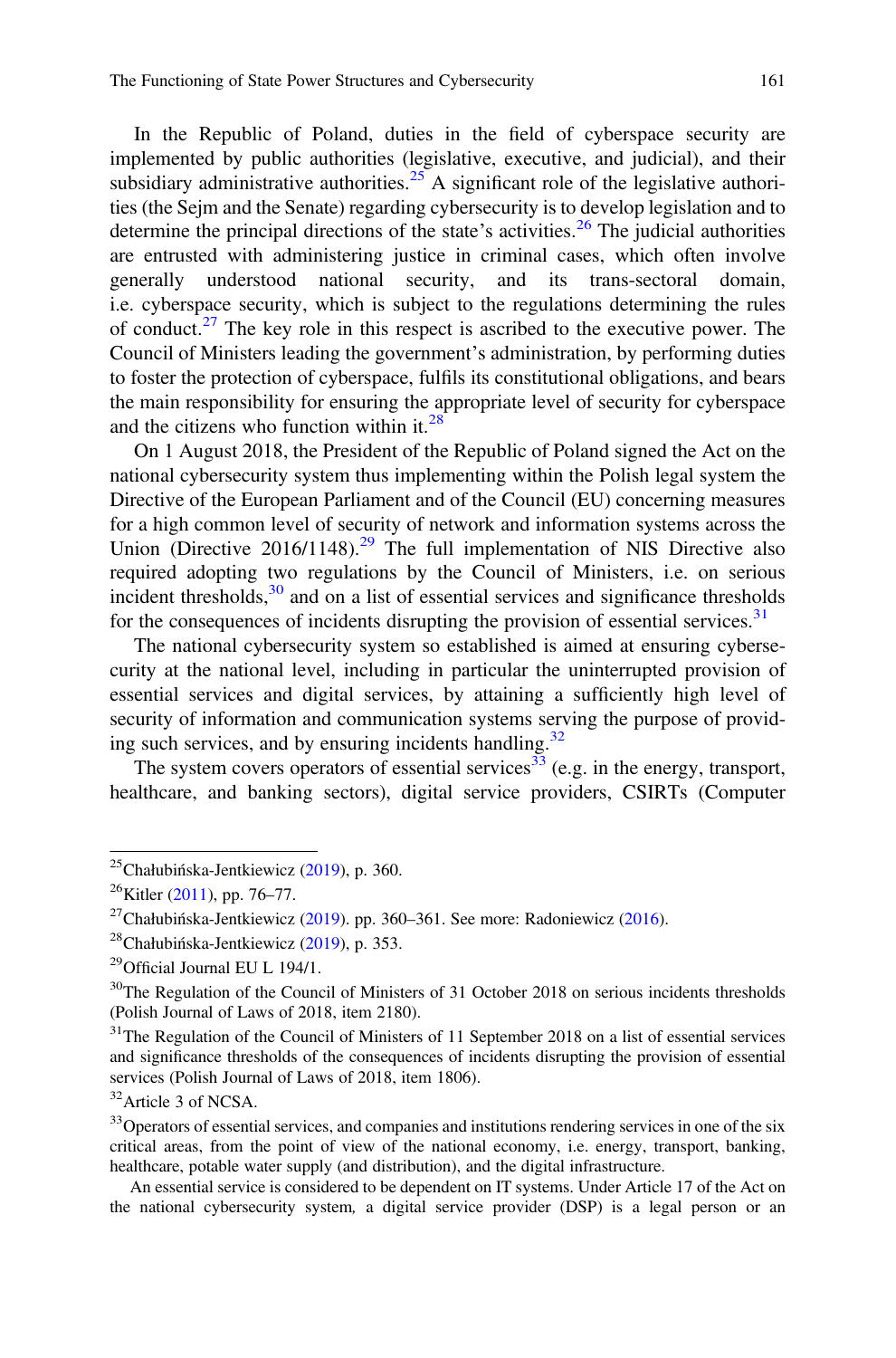Security Incident Response Teams) at the national level, sectoral cybersecurity teams, entities providing services in the field of cybersecurity, responsible bodies in the field of cybersecurity, and single points of contact within the framework of EU cooperation in the field of cybersecurity.

The Act indicates three CSIRTs established at the national level: CSIRT NASK (operating within the Research and Academic Computer Network—the National Research Institute in Warsaw), CSIRT GOV (operating within the Internal Security Agency), and CSIRT MON (operating within the Ministry of Defence). Each CSIRT at the national level has a clearly determined constituency—entities which have a reporting obligation towards that CSIRT, and to which it provides support.

CSIRT MON coordinates the process of handling incidents reported by bodies subordinated to, or supervised by, the Ministry of Defence, including entities whose information and communication systems or networks are included in a consolidated register of facilities, installations, devices, and services forming parts of critical infrastructure, and enterprises of particular economic and defensive significance, for which the Minister of Defence acts as the entity organising and supervising state defence duties.<sup>34</sup>

CSIRT GOV $^{35}$  coordinates, on incidents reported by the government administration, units operating within the public finance sector, the National Bank of Poland, Bank Gospodarstwa Krajowego, and operators of critical infrastructure.<sup>36</sup>

CSIRT NASK coordinates on incidents reported by other entities, including operators of essential services (other than operators of critical infrastructure), digital service providers, and local governments. $37$  CSIRT NASK can also be referred to as a CERT of last resort, as it is the entity to whom also natural persons (irrespective of their citizenship status or lack of citizenship) and organisational units (irrespective of

computerization unit providing a digital service which does not have legal personality, has its base or management on the territory of Poland, or whose representative runs an computerization unit on the territory of Poland. Small and microenterprises have been excluded from that Act. A list of operators of essential services is maintained by the Minister competent for digital affairs. Operators are entered in and removed from the list at the request of a body responsible for cybersecurity; more on the issue: Radoniewicz ([2019\)](#page-13-0), p. 55.

<sup>34</sup>[https://www.gov.pl/web/cyfryzacja/zespol-reagowania-na-incydenty-bezpieczenstwa](https://www.gov.pl/web/cyfryzacja/zespol-reagowania-na-incydenty-bezpieczenstwa-komputerowego-csirt)[komputerowego-csirt,](https://www.gov.pl/web/cyfryzacja/zespol-reagowania-na-incydenty-bezpieczenstwa-komputerowego-csirt) accessed on 28 August 2020.

<sup>&</sup>lt;sup>35</sup>Operating since January 2008 within the Internal Security Agency as CERT.GOV.PL.

<sup>&</sup>lt;sup>36</sup>In compliance with the Act of 26 April 2007 on Crisis Management, Polish Journal of Laws of 2007 No. 89, item 590, as amended and the Act of 27 August 2009 on public finance, Polish Journal of Laws of 2009 No. 157, item 1240, as amended. CSIRT GOV is mainly entrusted with identifying, preventing, and detecting threats to security, which are important for ensuring the functional continuity of the national tele-information systems utilised by public-administration bodies, or a system of tele-information networks included in a consolidated register of facilities, installations, devices, and services forming parts of the critical infrastructure, as well as teleinformation systems of owners and holders of facilities, installations, and devices forming parts of the critical infrastructure, [https://www.gov.pl/web/cyfryzacja/zespol-reagowania-na-incydenty](https://www.gov.pl/web/cyfryzacja/zespol-reagowania-na-incydenty-bezpieczenstwa-komputerowego-csirt)[bezpieczenstwa-komputerowego-csirt,](https://www.gov.pl/web/cyfryzacja/zespol-reagowania-na-incydenty-bezpieczenstwa-komputerowego-csirt) accessed on 28 August 2020.

 $37$ See: The Deployment of the Baseline Capabilities of National/Governmental CERTs, ENISA – [www.enisa.europa.eu](http://www.enisa.europa.eu); see also Banasiński and Nowak [\(2018](#page-13-0)), pp. 161–162.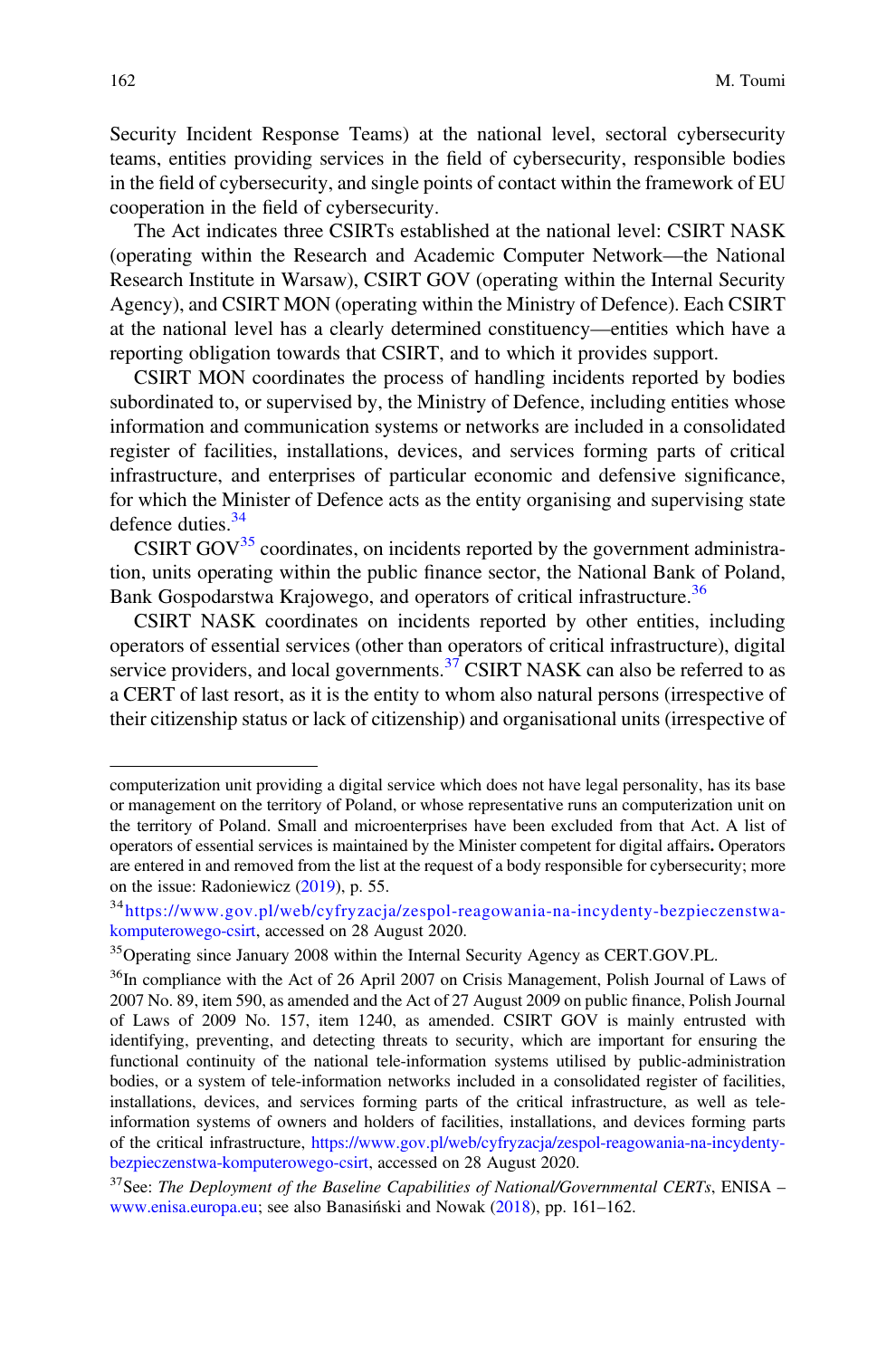their base) can report incidents if no other CSIRTs are considered competent in their case.

Furthermore, CSIRT MIL and CSIRT GOV (in compliance with the Act on Anti-Terrorist Activities and the Act on the Military Counterintelligence Service and the Military Intelligence Service) are competent for handling incidents which constitute acts of terrorism.<sup>38</sup> When it comes to incidents related to national defence, CSIRT MON is always the competent body.

Close cooperation between the CSIRTs established at the national level is the principal assumption of the Act. All the CSIRTs established at the national level are obliged to cooperate both with one another and with competent authorities in the field of cybersecurity, the Minister competent for computerisation, and the Plenipotentiary for Cybersecurity, as well as to ensure a consistent and complete risk management system at the national level, to perform duties related to counteracting cybersecurity threats of a supra-sectoral and cross-border character, and to ensure the coordinated handling of reported incidents (Article 26(1)).

Another major element introduced by the Act on cybersecurity is the possibility of the performing of equipment and software inspections by CSIRTs, with a view to identifying any vulnerabilities which might be used to threaten the integrity, confidentiality, accountability, authenticity, or accessibility of processed data, which might then affect public security or significant national security interests. Based on such inspections, CSIRTs can present recommendations for removing such vulnerabilities in the equipment or software used by entities operating within the national cybersecurity system.<sup>39</sup>

Operators of essential services are also obliged to implement effective security measures, to estimate cybersecurity-related risks, to provide information on major incidents, and to handle such incidents in cooperation with the CSIRTs established at the national level. The entities listed are also obliged to appoint persons responsible for the cybersecurity of the provided services, for incident reporting and handling, and for the dissemination of information on cybersecurity. The national cybersecurity system also includes public administration authorities and telecommunications companies.

In addition, the requirements regarding cybersecurity have been extended to cover digital service providers, i.e. e-commerce platforms, cloud-computing services, and search engines. Given the international nature of these entities, the obligations binding on digital service providers are covered by the regulatory régime harmonised at the EU level (at this point, the Act relates to the relevant Commission Implementing Decision).

<sup>38</sup>Act of 10 June 2016 on Anti-Terrorism (Polish Journal of Laws of 2019, item 796); the Act of 9 June 2006 on the Military Counterintelligence Service and the Military Intelligence Service, (Polish Journal of Laws of 2006, No. 104, item 709).

<sup>39</sup>[https://www.gov.pl/web/cyfryzacja/zespol-reagowania-na-incydenty-bezpieczenstwa](https://www.gov.pl/web/cyfryzacja/zespol-reagowania-na-incydenty-bezpieczenstwa-komputerowego-csirt)[komputerowego-csirt,](https://www.gov.pl/web/cyfryzacja/zespol-reagowania-na-incydenty-bezpieczenstwa-komputerowego-csirt) accessed on 28 August 2020.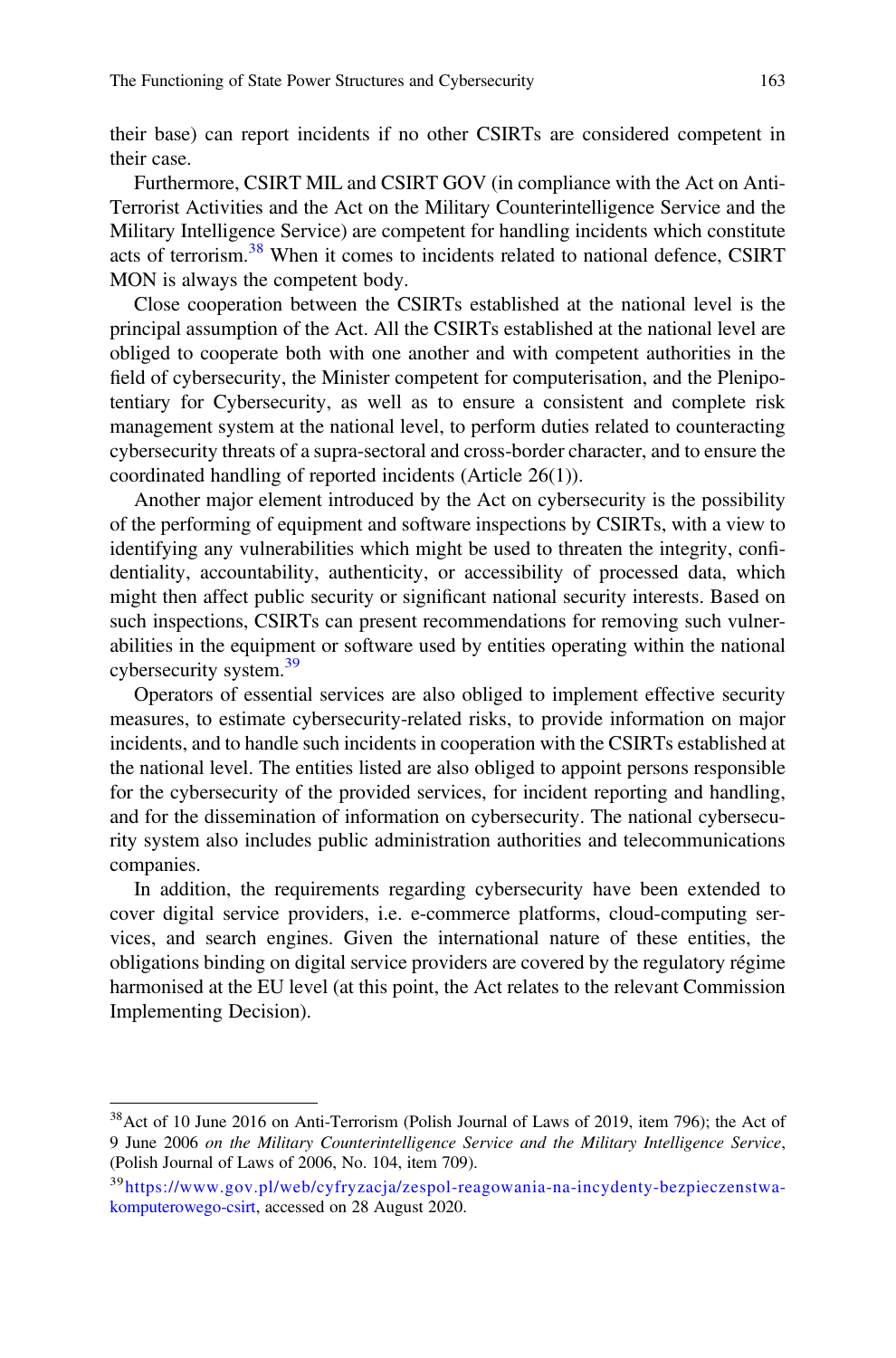The national cybersecurity system also includes public entities such as the National Bank of Poland, Bank Gospodarstwa Krajowego, the Office of Technical Inspection, the Polish Air Navigation Services Agency, the Polish Centre for Accreditation, the National Fund for Environmental Protection and Water Management, and regional funds for environmental protection and water management, as well as research institutes and commercial law companies performing public-utility duties.

Under Article 21 of the Act on the national cybersecurity system, each of these entities is obliged to appoint a person in charge of maintaining contacts with entities operating within the national cybersecurity system, as regards public duties dependent on IT systems.

Furthermore, each public entity is obliged to manage incidents within its structures, and to ensure that they are properly handled. Any major incidents must be reported to the competent CSIRT within 24 hours of their being identified (Article 11 (4)). Any decisions made to this end shall require prior consultation with the operator of essential services or the digital service provider which has reported an incident.

CSIRT MON, CSIRT NASK or CSIRT GOV, acting via Single Points of Contact, shall inform other EU Member States of any major incident, as long as it involves two or more EU Member States (Article 29).

The Act has also introduced a formula for Critical Incident Response Teams which act as auxiliary bodies in matters of handling critical incidents, and which comprise the CSIRTs established at the national level and the Government Centre for Security (as a secretariat), to facilitate cooperation with the Government Centre for Crisis Management. Representatives of the competent bodies can also be invited to participate in the work of these Teams.

In compliance with the said Act, information on vulnerabilities and incidents, and the risks of their occurrence, as well as cybersecurity threats, is not subject to the Act on Access to Public Information.<sup>40</sup> Nonetheless, the competent CSIRT MON, CSIRT NASK and CSIRT GOV may publish such information (to the extent necessary) on the websites of the Public Information Bulletin of the Minister of Defence, the Research and Academic Computer Network—National Research Institute, or the Internal Security Agency, as appropriate, if such a transfer of information is likely to contribute to increasing the cybersecurity of the IT systems used by citizens and entrepreneurs, and to ensuring the secure operation of such systems. No published information may, however, violate the provisions on the protection of confidential information or other legally protected secrets, or the provisions on personal-data protection. (Article 35(5)).

Each of the key sectors of the economy is supervised by the competent body in the field of cybersecurity. These include Ministers competent for individual

<sup>40</sup>Act of 6 September 2001 on access to public information (consolidated text Polish Journal of Laws of 2019, item 1429, as amended).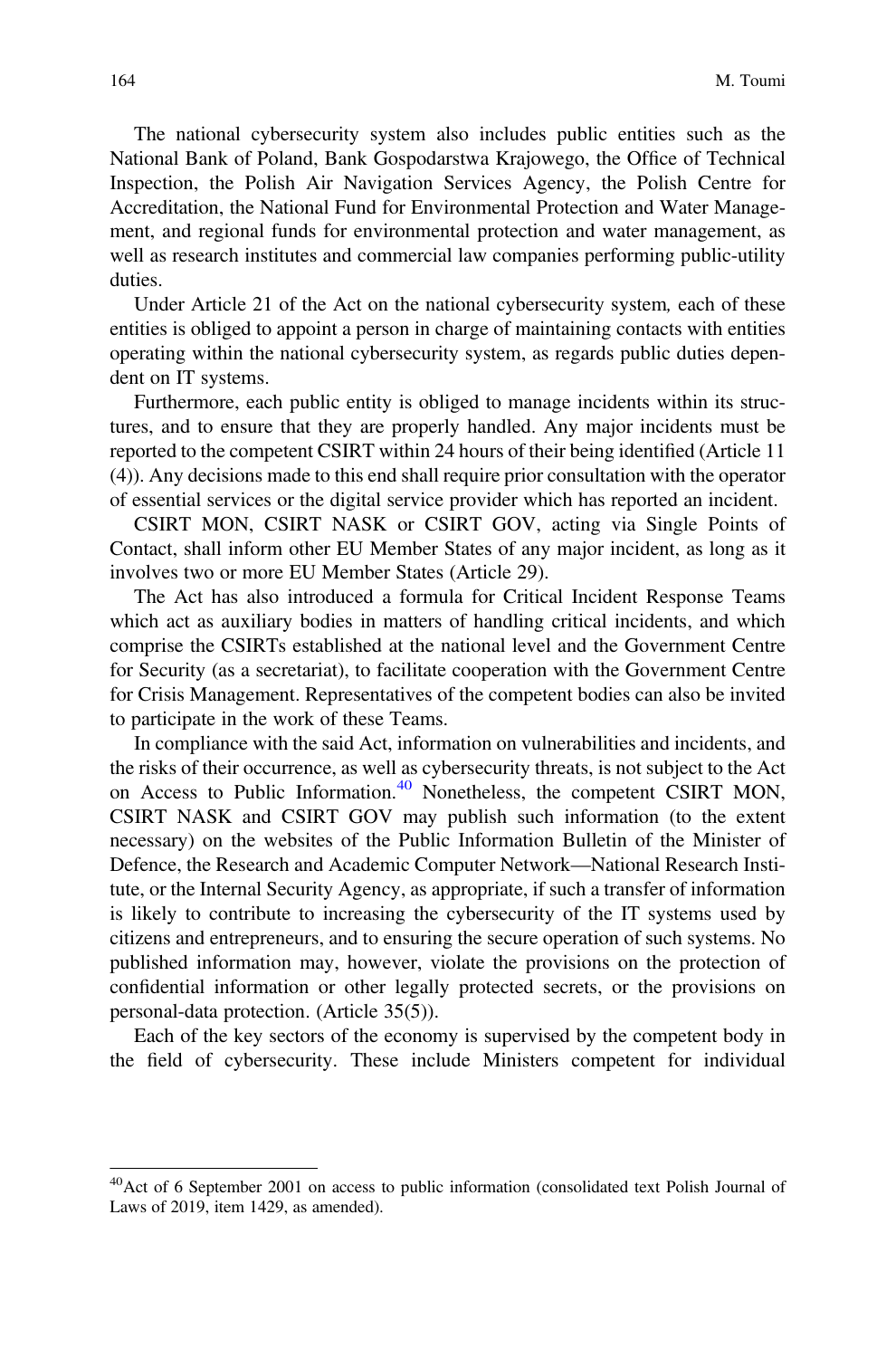administration departments, $41$  who, by way of memoranda of understanding, can entrust some of their duties to subsidiary or supervised units. In practice this means that sectoral regulators (if any) may fulfil such functions instead of the competent Ministers.

The competent body in the field of cybersecurity is in charge of analysing entities operating in a given sector, and issuing decisions on the recognition of operators of essential services. In addition, it prepares recommendations on actions to strengthen the cybersecurity of that sector, and is in charge of calling on operators to remove any vulnerabilities which could lead, or could have led, to serious incidents, conducting inspections of operators of essential services, cooperating with other EU Member States via Single Points of Contact, participating in training, and processing personal data necessary for its duties to be fulfilled.<sup>42</sup>

In justified cases, the authorities competent for cybersecurity and the Single Point of Contact cooperate with law enforcement authorities and the entity competent for personal data protection (Article 42(7)).

The civil aspects of the cybersecurity of the Republic of Poland remain within the remit of the Minister competent for computerisation. That Minister, in cooperation with the Plenipotentiary for Cybersecurity, and other Ministers, is responsible, *inter alia*, for developing the Cybersecurity Strategy,  $^{43}$  implementing information policies regarding the national cybersecurity system, fulfilling reporting obligations towards EU institutions, and launching, as of 1 January 2021, an information and communication system enabling automated incident reporting and handling, ICT

<sup>&</sup>lt;sup>41</sup>Under Article 41 of the NCSA, the competent authorities in the field of cybersecurity are as follows: for the energy sector—the Minister competent for energy; for the transport sector, excluding the water-transport subsector—the Minister competent for transport; for the watertransport subsector—the Minister competent for the maritime economy and the Minister competent for inland shipping; for the banking sector and the financial-market infrastructure—the Polish Financial Supervision Authority; for the healthcare sector—the Minister competent for health; and for the potable-water supply and distribution sector—the Minister competent for water management. In addition. for the digital infrastructure sector and digital service providers—the Minister competent for computerisation; and for healthcare, digital infrastructure and digital service providers (to the extent as defined in the Act)—the Minister of Defence (entities subordinated to the Minister of Defence and companies of particular economic and defense significance).

<sup>&</sup>lt;sup>42</sup>The Act on the National Cybersecurity System in: [https://cyberpolicy.nask.pl/ustawa-o](https://cyberpolicy.nask.pl/ustawa-o-krajowym-systemie-cyberbezpieczenstwa)[krajowym-systemie-cyberbezpieczenstwa,](https://cyberpolicy.nask.pl/ustawa-o-krajowym-systemie-cyberbezpieczenstwa) accessed on 10 September 2020.

<sup>&</sup>lt;sup>43</sup>The Security Strategy lays down the strategic objectives, and the appropriate political and regulatory measures which make it possible to attain (and maintain) a high level of cybersecurity. The Security Strategy also specifies the priorities, the entities engaged in its implementation, and the activities regarding educational and informational programmes, as well as research-and-development plans. It is adopted by way of a Resolution by the Council of Ministers. On 22 October 2019, the Council of Ministers adopted a Resolution on the Cybersecurity Strategy of the Republic of Poland for 2017-2022 (Official Gazette of the Government of the Republic of Poland of 2019, item 1037). The document has been in force since 31 October 2019, replacing the National Framework of Cybersecurity Policy of the Republic of Poland for 2017-2022. The Minister competent for computerisation, in cooperation with other members of the Council of Ministers, is responsible for implementing the provisions of the said document, and for presenting, by 30 March of each year, information on the implementation of the Strategy.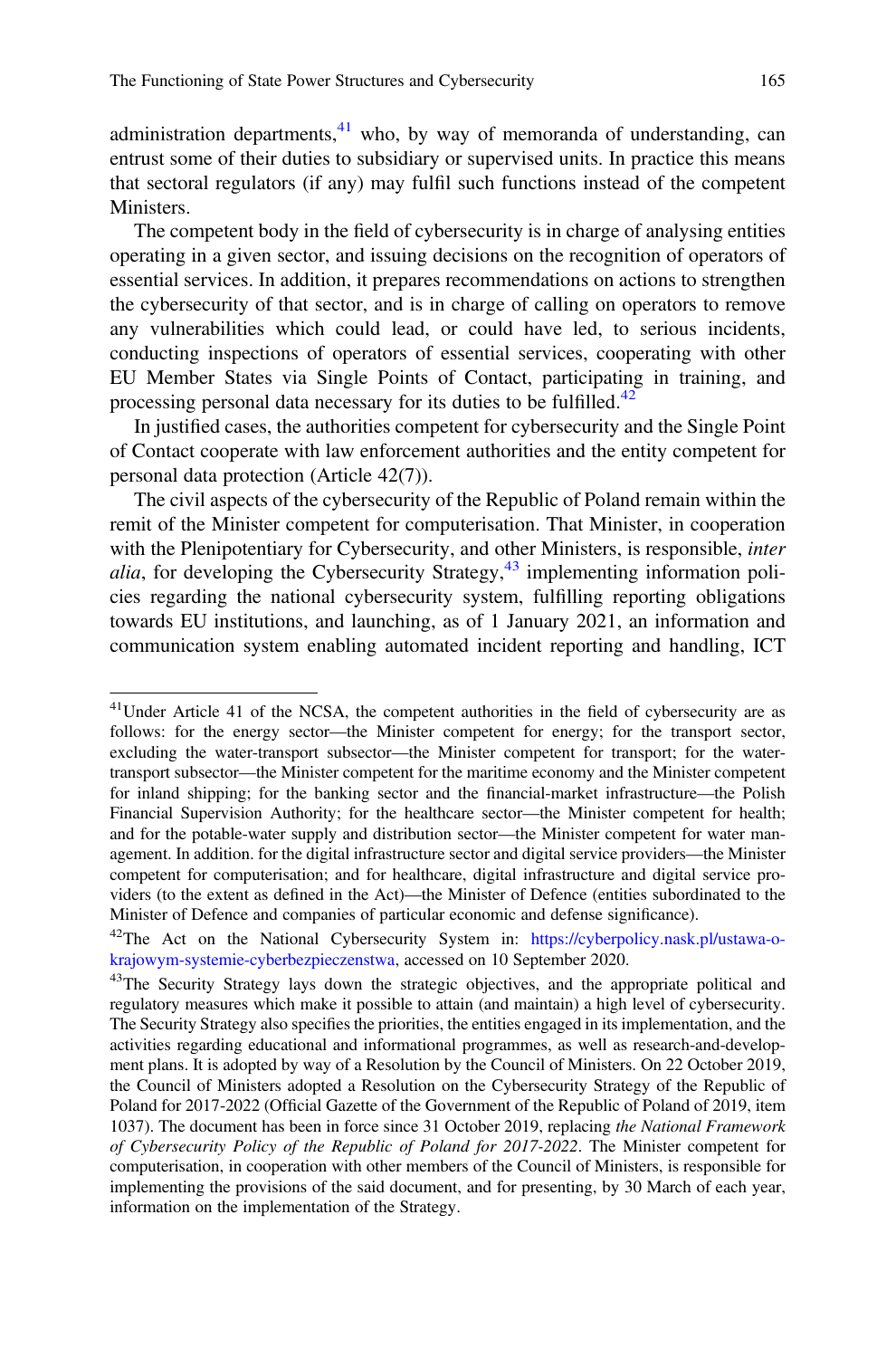risk estimation, and warnings about cybersecurity threats, recommending fields of cooperation with the private sector, implementing information measures regarding good practices, educational programmes, campaigns and training courses aimed at expanding knowledge on and raising awareness of cybersecurity. The Minister also runs the Single Point of Contact, which is responsible for cooperating with the European Commission and submitting annual reports; it also cooperates with other Member States in the field of cybersecurity, and coordinates cooperation between competent national authorities (Articles 45–50).

The major duties of the Minister of Defence include facilitating international cooperation between the Armed Forces of the Republic of Poland and the responsible bodies of NATO, the EU, and other international organisations, in the field of defence, and, more specifically, cybersecurity. The Minister of Defence is also responsible for guaranteeing the capabilities of the Armed Forces of the Republic of Poland, within the national, alliance, and coalition systems; for conducting military activities in the event of a cybersecurity threat's triggering the need for defence measures; for developing the abilities of the Armed Forces of the Republic of Poland of ensuring cybersecurity by launching specialised training initiatives; for acquiring and developing tools for building capabilities for ensuring cybersecurity in the Armed Forces of the Republic of Poland; for assessing the impact of incidents on the national defence system; and for managing activities related to incident handling during martial law (Articles 51–52).

As the cybersecurity issues are horizontal, i.e. they involve several Ministries and governmental agencies, the Act envisaged establishing the College for Cybersecurity and the Plenipotentiary for Cybersecurity, for the purpose of coordinating related policies on the national scale. The Plenipotentiary is to pursue international cooperation, to support the scientific research and development of technologies in the field of cybersecurity, to take measures to raise the public's awareness of cybersecurity threats, and to promote the safe use of the Internet. That person is also entrusted with analysing and assessing the functioning of the national cybersecurity system, supervising the process of risk management within the national cybersecurity system, issuing opinions on governmental documents, including draft legal Acts appropriate for the implementation of cybersecurity duties, and issuing recommendations on the use if IT tools or software at the request of the responsible CSIRT.

The Plenipotentiary is appointed and dismissed by the President of the Council of Ministers from among secretaries or under-secretaries of state, and is accountable to the Council of Ministers (Articles 60–63).

The College for Cybersecurity is an opinion-making and advisory body to the Council of Ministers regarding cybersecurity issues and activities conducted in this field by CSIRTs, the Ministry of Defence, CSIRT NASK, CSIRT GOV, sectoral cybersecurity teams, and authorities competent for cybersecurity (Article 64). The Committee is led by the President of the Council of Ministers, and is composed of the Minister competent for internal affairs, the Minister competent for computerisation, the Minister of Defence, the Minister competent for foreign affairs, the Chancellery of the President of the Council of Ministers, the Head of the National Security Bureau, and the Minister competent for coordinating the activities of special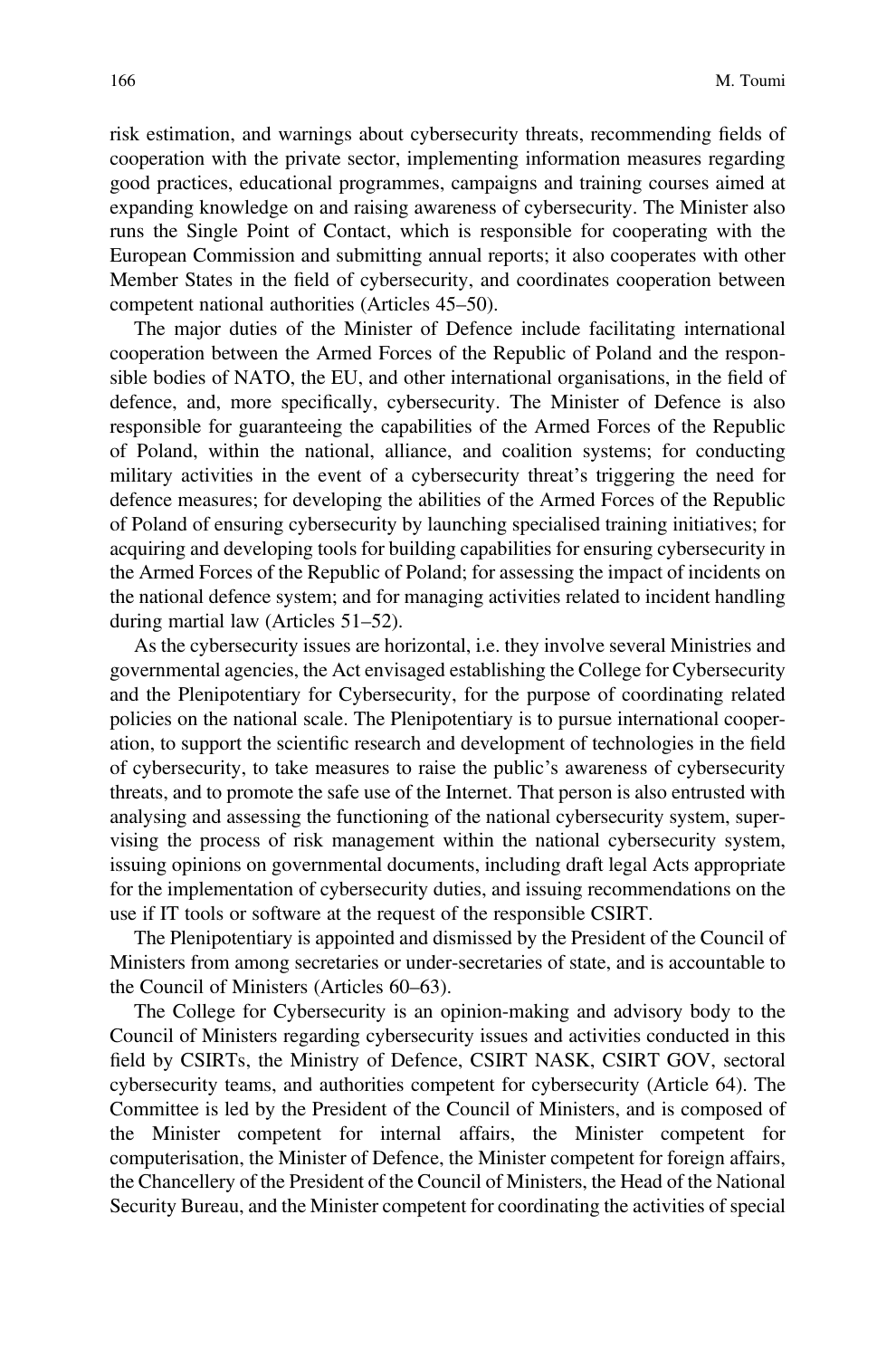forces. Committee meetings are also attended by the Director of the Government Centre for Security, the Head or Deputy Head of the Internal Security Agency, the Head or Deputy Head of the Military Counterintelligence Service, and the Director of the Research and Academic Computer Network—National Research Institute (Article 66). The scope of responsibilities of the College for Cybersecurity was outlined in Article 65 of the Act.<sup>44</sup>

The implementation of the National Cybersecurity System Act is a challenge both for the administration and private sectors. Constructing an efficiently functioning system in various sectors is another huge challenge arising from that Act (as it entails establishing sectoral cybersecurity teams and amending sector-specific provisions). The competent bodies must, in the first place, develop expertise regarding supervision over cybersecurity issues. The incident-reporting obligation is a major change for the private sector, which also becomes challenging for the administration when it comes to developing specific tools<sup>45</sup>—e.g. an information and communication system—which, in principle, is to support the national cybersecurity system. The practical implementation of these activities will be crucial for the safe functioning of the state's power structures.

The rapid development of the Internet, coupled with ICT expansion, have caused, inter alia, the globalisation of economic, social and political phenomena.

The functioning of the state and the implementation of its constitutional duties increasingly depends on the development of modern technologies, the information society, and the uninterrupted functioning of cyberspace. The last of these, in turn, is largely dependent on the security of the ICT infrastructure which facilitates the use of cyberspace, and the information resources and services which function within it. Continuous education and raising the awareness of public servants regarding issues related to cyberspace security, and in particular appropriate and effective protection, should be a major responsibility of the state. Special attention should be paid to educating those in charge of public procurement in offices and public institutions. Ultimately, entities ordering equipment and services which can potentially be threatened by cyber attacks should choose such solutions which guarantee digital safety.

The results of inspections regarding the management of information security in local government units, conducted by the Supreme Chamber of Control in 2018, showed that awareness among persons fulfilling major functions in the National Cybersecurity System regarding the importance of information security issues was insufficient. The shortage of both financial resources to implement major undertakings, and of information security experts, was also brought to light, these being two major aspects which the national authorities should seek to address.

Security in cyberspace is the newest, and currently the most demanding, field of national security, which combines defence and protection, civil and military, and

<sup>44</sup>See also: Brzostek [\(2019\)](#page-13-0), pp. 146–147.

<sup>&</sup>lt;sup>45</sup>This is quite a novelty in the Polish legal order, as previously—except for the communications sector—there was no obligation to report incidents.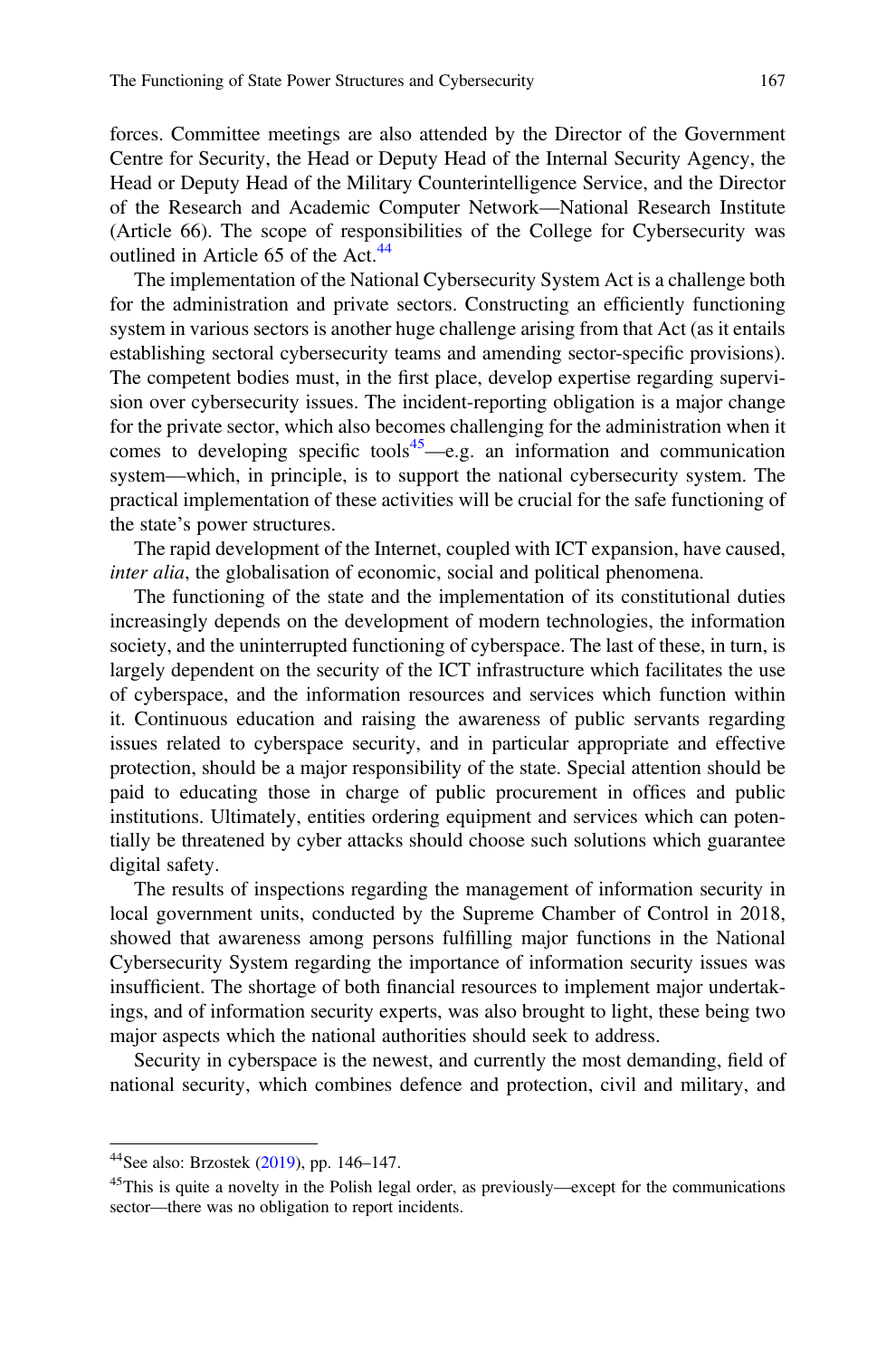<span id="page-13-0"></span>also public and private, aspects. Ensuring cybersecurity in Poland, and constructing a system resistant to threats, constitute an ongoing process, which, as should be noted, is becoming more deliberate and planned, despite the emerging challenges and difficulties which were not known before.

## **References**

- Bączek P (2016) Zagrożenia informacyjne a bezpieczeństwo państwa polskiego, Toruń
- Bałut D, Budek K. Cyberbezpieczeństwo dla przedsiębiorców: Nowa era zagrożeń. [https://](https://marketingibiznes.pl/it/cyberbezpieczenstwo/) [marketingibiznes.pl/it/cyberbezpieczenstwo/](https://marketingibiznes.pl/it/cyberbezpieczenstwo/). Accessed 10 Oct 2020
- Banasiński C Nowak W (2018) Europejski i krajowy system cyberbezpieczeństwa in: Cyberbezpieczeństwo. Zarys wykładu, Warsaw

Borkowski M (2013) Cyberprzestrzeń a bezpieczeństwo jednostki, Warsaw

Brzostek A (2019) Polityka ochrony cyberprzestrzeni administracji publicznej na przykładzie organów administracji rządowej wskazanych w ustawie o Krajowym Systemie Cyberbezpieczeń. In: Kitler W, Chałubińska-Jentkiewicz K, Badźmirowska-Masłowska K (eds) System bezpieczeństwa w Cyberprzestrzeni RP. Warszawa

Chałubińska-Jentkiewicz K (2019) Cyberodpowiedzialność, Toruń

- Dawidziak P Łęcki B Stolarski M (2009) Sieć Internet znaczenie dla nowoczesnego państwa oraz problemy bezpieczeństwa. In: Madej M, Terlikowski. Bezpieczeństwo M (eds) Teleinformatyczne państwa, Warsaw
- Dubiel AJ (2018) System Bezpieczeństwa Narodowego. [https://mil.link/en/wp-content/uploads/](https://mil.link/en/wp-content/uploads/2018/01/SBN.pdf) [2018/01/SBN.pdf.](https://mil.link/en/wp-content/uploads/2018/01/SBN.pdf) Accessed 10 Oct 2020
- Ejdys J (2018) Zaufanie do technologii w e-administracji. Białystok
- Gołębiowska A (2015) Local Government in the Constitution of the Republic of Poland of 1997. Ius Novum 2(29)
- Kamiński MA (2019a) Military law in the Republic of Poland. Safety Defence 5
- Kamiński MA (2019b) Prawo bezpieczeństwa narodowego. Wiedza Obronna 3(268)
- Kitler W (2011) Bezpieczeństwo narodowe RP. Podstawowe kategorie, uwarunkowania, system, Warsaw
- Kuciński J (2008) Nauka o państwie i prawie, Warsaw
- Lulkiewicz E, E-administracja (2013) Korzyści i zagrożenia. In: Stanisławski T, Przywora B, Jurek Ł (eds) E-administracja. Szanse i zagrożenia, Lublin
- Mituś A (2013) E-administracja: korzyści i zagrożenia. In: Suwaj JP, Zimmerman J (eds) Wpływ przemian cywilizacyjnych na prawo administracyjne i administrację publiczną, Lex/el 2013
- Radoniewicz F (2016) Odpowiedzialność karna za hacking i inne przestępstwa przeciwko danym komputerowym i systemom informatycznym, Warsaw
- Radoniewicz F (2019) Article 4 (The scope of application). In: Kitler W, Taczkowska-Olszewska J, Radoniewicz F (eds) The Act on the national cybersecurity system. Commentary. Warsaw
- Śledziewska K Levai A Zięba D (2016) Use of e-Government in Poland in comparison to other European Union Member States. Information Systems in Management 1(5)
- Suchorzewska A (2010) Ochrona prawna systemów informatycznych wobec zagrożenia cyberterroryzmem, Warsaw
- Szczepaniuk E (2016) Bezpieczeństwo struktur administracji w warunkach zagrożeń cyberprzestrzenią państwa, Warsaw